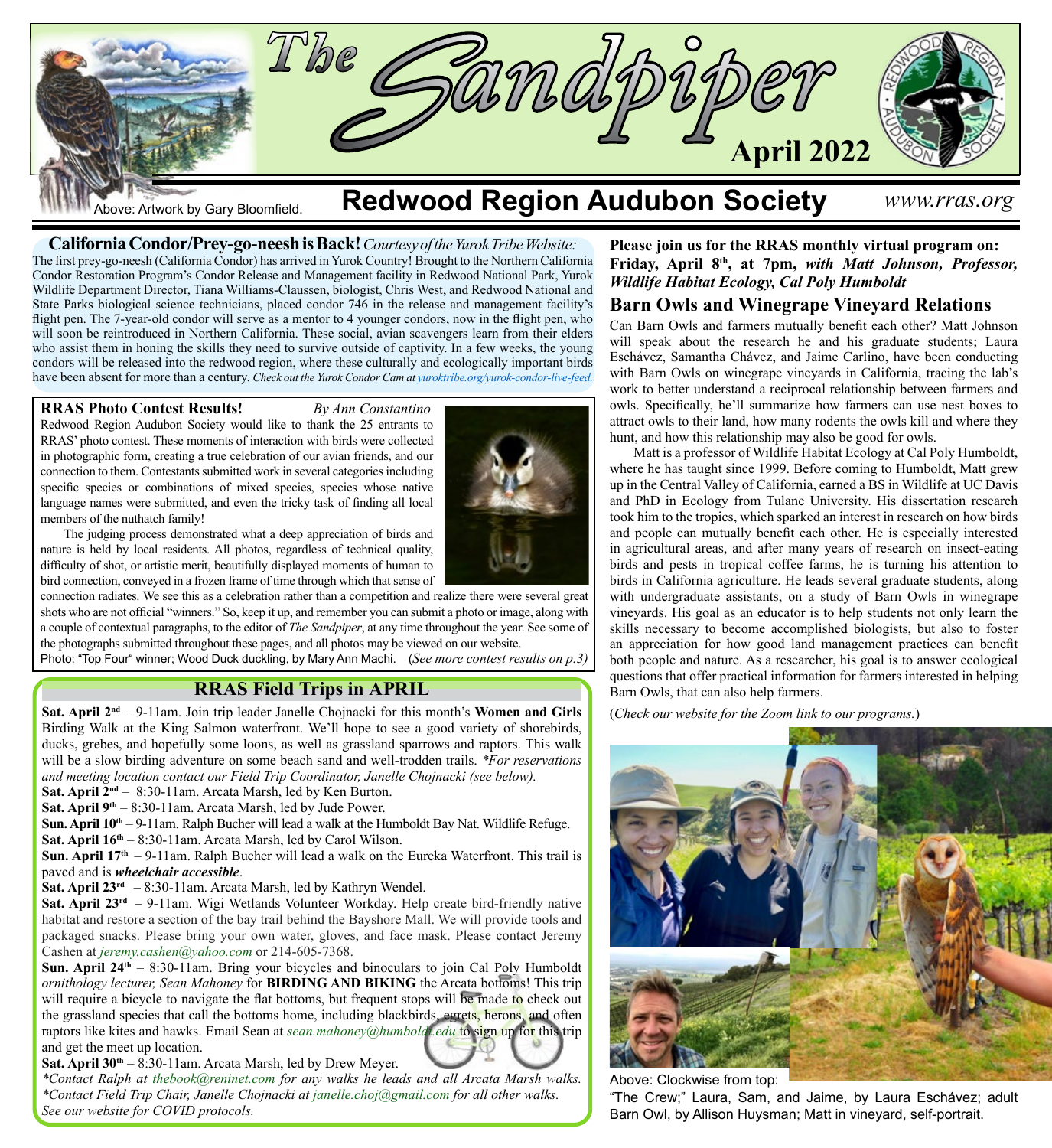#### **CHAPTER LEADERS**:

| President – Gail Kenny gailgkenny@gmail.com |
|---------------------------------------------|
| Vice President – CJ Ralph 707-822-2015      |
| Secretary – Open.                           |
| Treasurer – Gary Friedrichsen 707-822-6543  |
| Past President – Hal Genger 707-499-0887    |
| DIRECTORS-AT-LARGE:                         |
|                                             |
|                                             |
|                                             |
|                                             |
| Sue Sniado sueandscott@suddenlink.net       |

#### OTHER CHAPTER LEADERS:

THE SANDPIPER: Editor, Layout, & Design

| $-$ Gisèle Albertine giseleandco@gmail.com        |  |
|---------------------------------------------------|--|
| - Proofreader/Copyeditor Pia Gabriel              |  |
| Historian – Gary Friedrichsen 707-822-6543        |  |
|                                                   |  |
|                                                   |  |
| The Sandpiper is published eleven times a year by |  |
| <b>Redwood Region Audubon Society</b>             |  |

**P.O. Box 1054, Eureka, CA 95502.**

#### **Cats at the Arcata Marsh**

#### *By Jude Power*

Some of you may be aware that Redwood Region Audubon Society (RRAS) has been advocating recently for the containment of free-roaming domestic cats in Humboldt County. This focus became a priority as an emerging body of scholarly research coalesced regarding the role of domestic cats in the disappearance of North America's wild birds: the evidence shows that cats kill approximately 2.4 billion wild birds in the U.S. every year. The guiding principle behind our advocacy activities is the protection of wild birds from this risk in Humboldt.

The Cat & Bird Safety Committee (AKA "Catbirds"), formed in 2019 and immediately began considering different approaches to address domestic cat predation on birds in our region, as well as ways that we might advocate for humane and responsible cat ownership.

One pathway for action seemed clear and direct: ask the City of Arcata to enforce its own ordinance titled "Regulations for the Use of the Arcata Marsh and Wildlife Sanctuary," in which Section 10656 states; "The City Council finds that the presence of non-native animals in the AMWS disrupts the native ecology of that environment," and, "The Director of Environmental Services, or his/her designee, is authorized to impound and remove all nonnative animals found in the Arcata Marsh and Wildlife Sanctuary." How simple it seemed. We all love the renowned Arcata Marsh and Wildlife Sanctuary and want to protect it as a sanctuary for wildlife, right?

Well, maybe not… let's back up. The Catbird Committee's outreach to the city about this issue began



# **President's Column**

*By Gail Kenny* This edition of *The Sandpiper* is spotlighting the winners of our bird photo contest. I dabble in bird photography using a superzoom camera. It seems that everything must be just right, especially

the light, to get good bird photos. It also helps with my bridge camera to be closer to the birds, but I'm careful to not get too close so as to not disturb them.



Above: RRAS Photo Contest "Honorable Mention;" Juvenile White-crowned Sparrow, by Szasza Dallenbach.

In February I heard the local crow flock making a huge racket outside the house. I peered out the front window and saw a couple of birds on the ground in the middle of the street. I expected to see the crows fighting with each other. A few years ago, my husband and I witnessed two crows on the street with one attacking another one, while the crow flock dive bombed them. My first thought was this was happening again, but when I looked closer, I saw a Cooper's Hawk had ahold of a crow.

I quickly grabbed my camera, hurried outside, and started taking photos and video. The hawk was holding onto the crow's face while other crows cawed, and dive bombed them. This went on for several minutes giving me time to find a better angle to photograph the action. The photo below is the best shot I got. The conflict ended when the hawk changed position giving the crow a chance to fly away. I witnessed a similar situation when a peregrine falcon was on the ground in a parking lot holding a crow by the ankle. It wasn't long before a group of people approached, the falcon let go of the crow, and they both flew away. I like to think the Cooper's Hawk learned that crows are too large to prey upon, especially when they have a flock to protect them.



On another note: our 7th Annual *Tim McKay Birdathon* is April 30th to May 7th this year! This supports the Northcoast Environmental Center and RRAS. Please join in the fun and support two organizations that have the community's back when it comes to environmental threats to our wildlife and their homes. Go birding for a day, keep records of your species list and ask your friends and relatives to help you by contributing a nickel or more per species. Prizes such as New Nikon Monarch binoculars, a spotting scope and tri-pod and more, will be awarded to the members of the winning teams in each category that bring in the most money. See our website for details!

more than two years ago, in June 2019, when it was agreed that Friends of the Arcata Marsh (FOAM) and RRAS would work together to encourage the application of Section 10656. At this time, the Mayor had already assured FOAM via email that the Environmental Services Director would be asked to delegate someone to trap cats found in the marsh and remove them to a shelter. A member of the FOAM board even volunteered to trap the cats, and a RRAS member volunteered to transport them to the shelter. Discussion with the city on a solution to the cats-in-the-wildlife-sanctuary problem commenced.

We kept in touch with the city, encouraging their action, but when no tangible movement toward removing and impounding cats had occurred as of August 2020, more than a year later, the Catbird Committee took further action, including: phone conversations with the Environmental Services Deputy Director; in-person meeting and written communications with the Environmental Services Director; speaking during oral communications to the City Council; and continuing contact with FOAM. The Environmental Services Director ultimately sent a letter to all private and commercial residents of South G Street, to inform them of Section 10656, and the Police Department cited an individual who frequently released his cat directly into the wildlife sanctuary.

Sadly, as of this writing there appears to have been no further progress on the implementation of Section 10656. We have been informed recently that no city employee or volunteer will be performing the task of removing cats from the wildlife sanctuary. There have been a couple of retirements/new hires, the pandemic's plummeting tax

revenues, grumpy cat owners, aversion to controversy, and the b-word – bureaucracy – which apparently have all got in the way of doing what we see as the right thing for birds and other wildlife. The Catbird Committee intends to continue pursuing the goals of Section 10656 enforcement, and you can help us by contacting the Environmental Services Director and City Council Members to let them know that you want the City of Arcata to stand by its original vision of a true sanctuary for wildlife within the city limits.

If you have any thoughts, please email Harriet (harrieth6@gmail.com), at the RRAS Cat & Bird Safety Committee; Emily Sinkhorn, Environmental Services Director, [esinkhorn@cityofarcata.org,](mailto:esinkhorn%40cityofarcata.org?subject=) and Stacy Atkins-Salazar, Mayor, [SAtkinsSalazar@cityofarcata.org.](mailto:SAtkinsSalazar%40CityofArcata.org?subject=)



Above: RRAS Photo Contest "Honorable Mention;" Green-winged Teal, Arcata Marsh, by Sarah Hobart.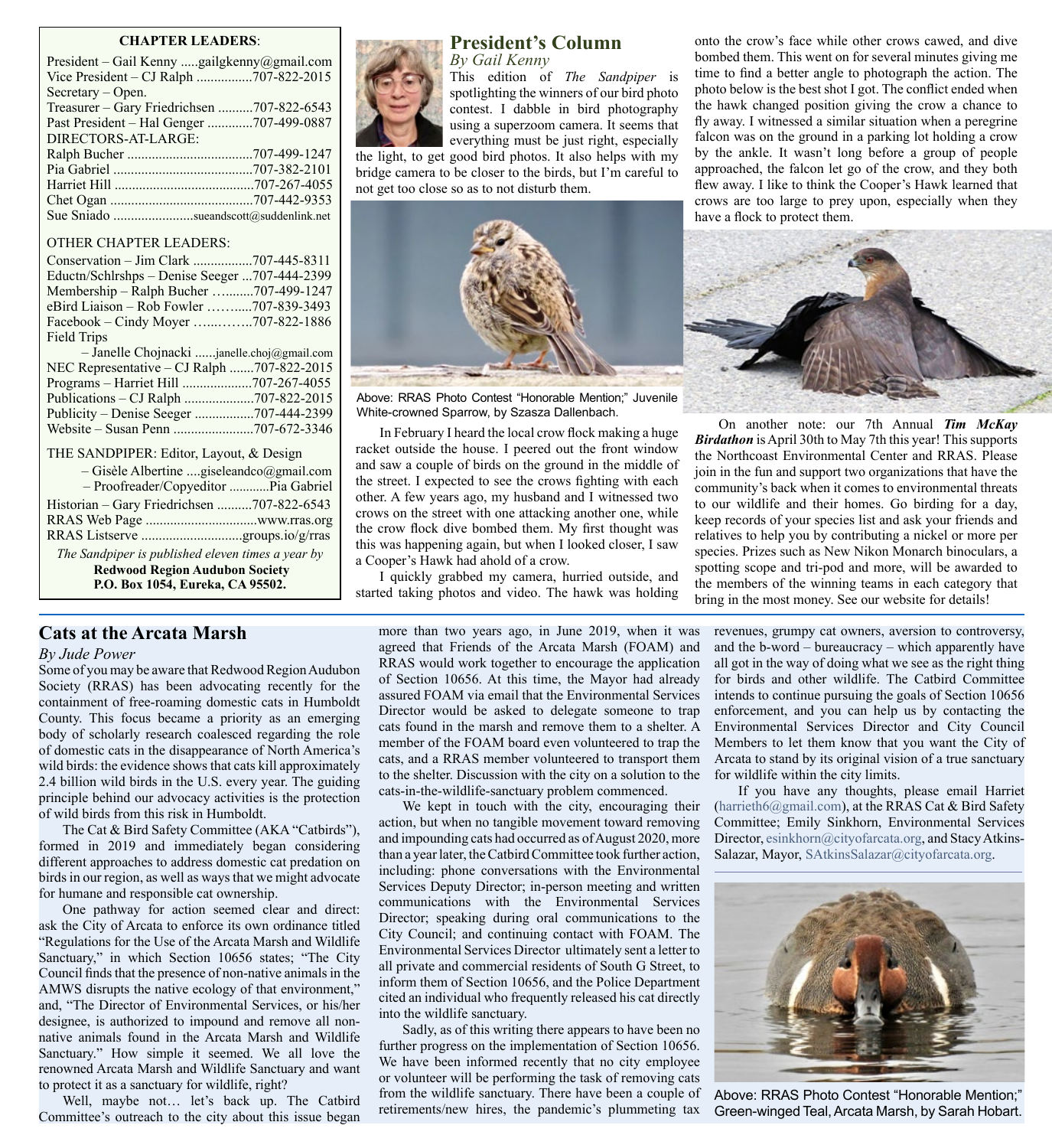## **Congratulations to all photographers,**

and to those who won prizes in the following categories:

#### *"Top Four"*

**Mary Ann Machi –** Wood Duck duckling, Sequoia Park Duck Pond, Eureka.

**Jeff Todoroff –** Northern Pygmy Owl flying, Warren Creek Road in Arcata.

**Jeff Jacobsen – Great Horned Owl, north spit cypress** patch, Arcata.

**Rob Fowler –** Common Ravens, V Street Loop, Arcata Bottoms.

#### *"Multiple Non-Avian Wildlife Species in Shot"*

**Larry Jordan –** Green Heron with Frog, Lema Ranch's Hidden Pond, Redding, CA.

#### *"Multiple Bird Species in Shot"*

**Dana Utman –** Snowy Egret and Greater Yellowlegs, Arcata Marsh.

#### *"Native American Language"*

**Connie Pearson –** Cedar Waxwing, Horsethief Canyon Park, San Dimas, CA.

*"On native Tongva land – Tongva* (an Uto-Aztecan language of Southern California)*, is a language that is* (re)*awakening. There is no known word for "Cedar Waxwing." The Tongva word for "bird" is: chi'iiy."*

### *"Three Nuthatches"*

**Lyndie Chiou –** White-breasted Nuthatch, on Ohlone lands, Alameda Creek in Union City, CA; Pygmy Nuthatch, on Ohlone lands, Berkeley, CA; Red-breasted Nuthatch, on Ohlone lands, Gomes Park, Fremont, CA**.**

#### *"Clark's Nutcracker"*

Gary Bloomfield. - Clark's Nutcracker, feeding on Whitebark Pine, Crater Lake, Oregon.

*"Brown Creepers"* **Jeff Todoroff –** Brown Creeper, McKinleyville.

*"Greatest Photo Bomb!"* **John Stuart –** Northern Flicker peering at Pileated Woodpecker! Arcata.

#### *"Rarest Bird"*

**Willie Hall –** Hudsonian Godwit, Elk Creek, Crescent City Harbor, CA

#### *"Youth"*

**Fox Flores (**11 years old) **–** Great Egret, Humboldt Bay National Wildlife Refuge.

*"Runner Up" – A Tie Between:* **Kurt Angersbach –** Sanderlings, Trinidad, CA. *and*

**Gary Bloomfield –** American White Pelicans, Rocky Point, Upper Klamath Lake, Oregon.

### **Congratulations to the following photographers**

who received "Honorable Mentions":

#### *"Honorable Mentions:"*

- Bald Eagle; + Green-winged Teal, by Sarah Hobart.
- Steller's Jay; + Chestnut-backed Chickadee, by Chris Hansen, in Willits, CA.
- Gadwall, by Lee Rusconi.
- White-crowned Sparrow (juvenile), by Zsazsa Dallenbach.
- Spotted Towhee, by Jeremy Cashen, Santa Cruz Island, Channel Islands National Park, CA.
- Wood Duck  $=$  bitwak daday' in Soulatluk, the Wiyot language;  $+$  Marsh Wren  $=$  jush, in Soulatluk, by Mark Larson. Soulatluk words courtesy of the Wiyot Tribe.
- Red Crossbill, female, by Lucinda Adamson.
- Marbled Godwits, by Nancy Spruance.
- Red-tailed Hawk, Smith River, by Michael A. Sommer.





Clockwise from above: Northern Pygmy Owl, by Jeff Todoroff; Pygmy Nuthatch, by Lyndie Chiou;

Great Horned Owl, by Jeff Jacobsen. The word for owl in the Wiyot language, Soulatluk, is pitsou'laksh, courtesy of the Wiyot Tribe; Common Ravens, by Rob Fowler.

"Honorable Mention;" Steller's Jay, Willits, CA, by Chris Hansen. Winner of "Native Language," category: Cedar Waxwing, San Dimas, CA by Connie Pearson. The Tongva word for "bird" is: chi'iiy."